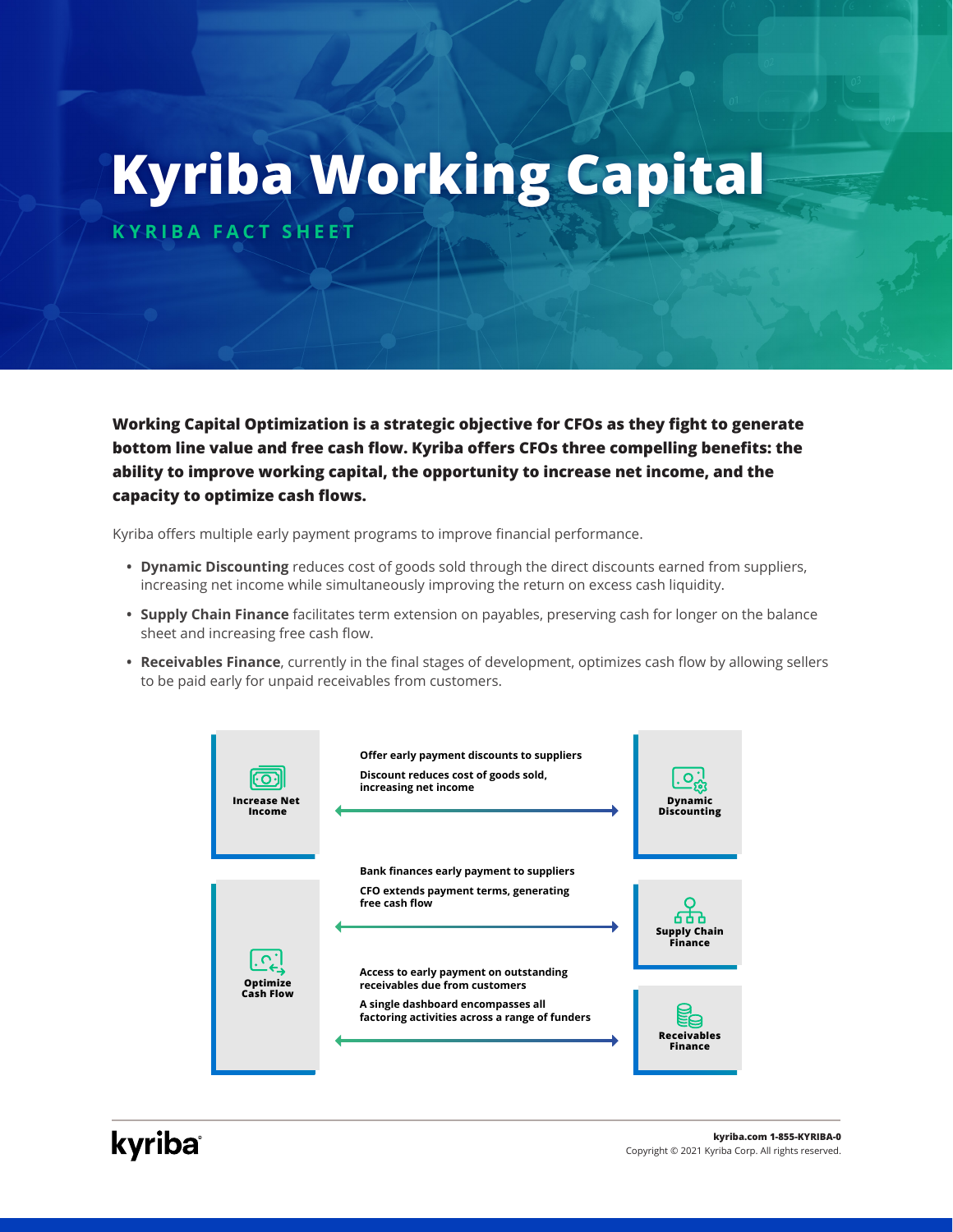**Kyriba's Working Capital solutions allow suppliers to be paid early in exchange for a discount or financing fee at a lower cost of funding than they can achieve on their own.** 

#### **REDUCE RISK IN THE SUPPLY CHAIN**

With many organizations under pressure to extend DPO by paying suppliers later, Kyriba's Working Capital solutions allow suppliers to be paid early in exchange for a discount or financing fee at a lower cost of funding than they can achieve on their own.

#### **DYNAMIC DISCOUNTING**

Dynamic Discounting programs are best suited for organizations that have excess cash and liquidity and are looking for an alternative to low-yield, short-term investments to earn risk-free returns on cash. With Kyriba, buyers can structure early payment programs in return for dynamically calculated discounts.

Early payment programs supported by Kyriba's cloud platform allow an organization's suppliers to improve their own working capital to increase production efficiencies and drive growth.

» Suppliers can request early payment from buyers in exchange for an invoice discount on a stated day for a specific amount.



# **TRADITIONAL EARLY PAYMENT DISCOUNT VS DYNAMIC DISCOUNTS**

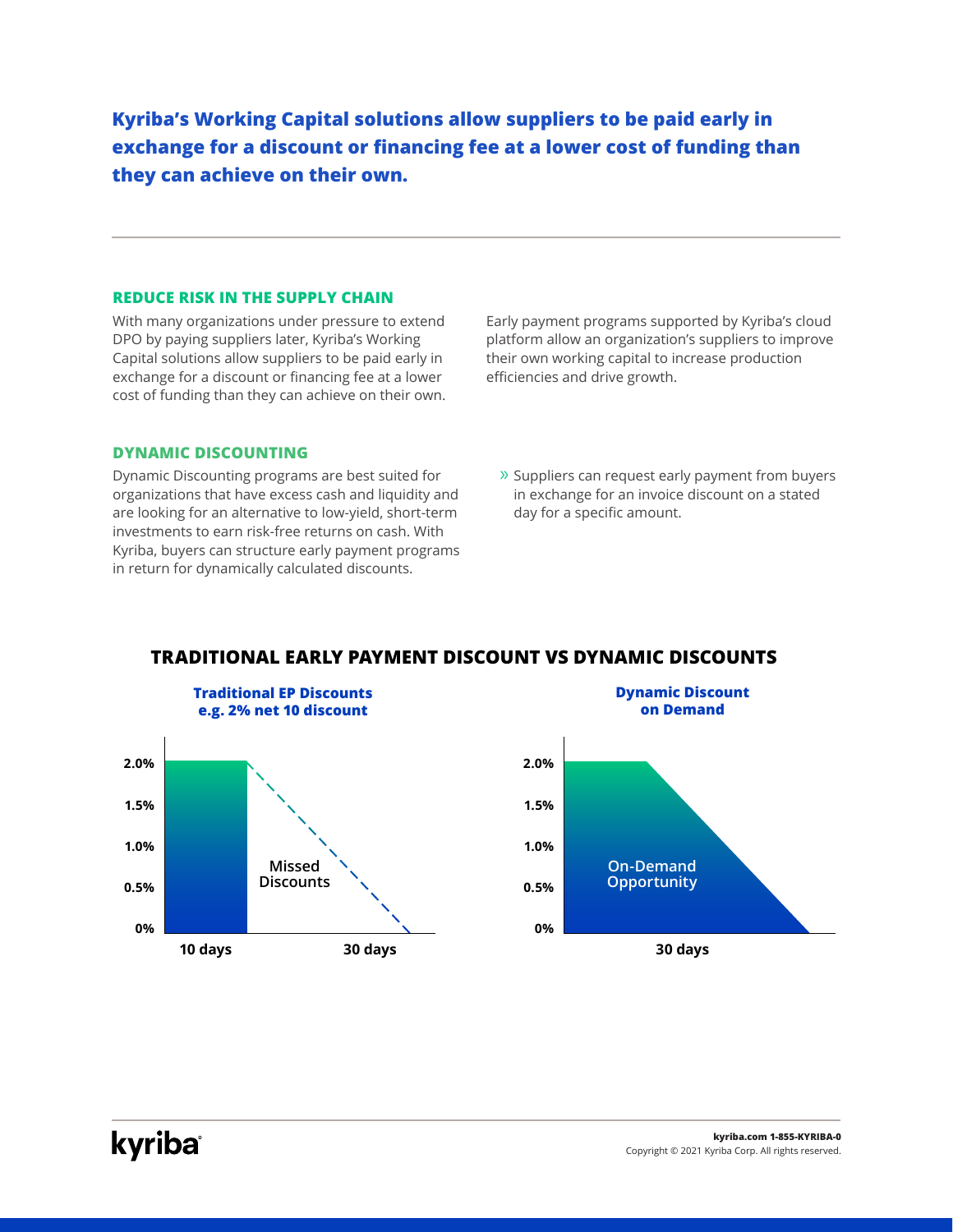#### **SUPPLY CHAIN FINANCE**

Kyriba's Supply Chain Finance (SCF) platform is ideal for organizations looking for term extensions on their payables to improve cash flow performance. SCF, also known as reverse factoring, allows buyers to offer suppliers the ability to receive early payment of a

receivable owed by the buyer associated with goods and services provided.

» Suppliers can access lower financing costs by discounting receivables using the buyer's superior credit rating at no cost to the buyer.



.

# **WHAT IS IMPORTANT IN A SUPPLY CHAIN FINANCE SOLUTION?**

To deliver successful global supplier financing programs, there are five key requirements:

# **1. Expert Teams**

Supply chain finance solutions are as much a service as a platform. The vendor should help design the right program to meet specific KPIs, analyze spend and build a business case.

# **2. Multi-Funder Platform**

Payables financing programs require diversification across lenders to deliver the required liquidity to the global supply chain and to support regional specialization.

# **3. Program Flexibility**

The solution must support both dynamic discounting and supply chain finance programs, with the flexibility to modify business rules on the fly to meet the KPIs of an organization.

# **4. Complete Workflow**

A comprehensive program must also include cash visibility, forecasting, payments and pre-built ERP integration.

# **5. Supplier Onboarding**

To maximize supplier participation, the supplier portal must be easy to understand, in the language of their choice, and feature intuitive reporting dashboards.